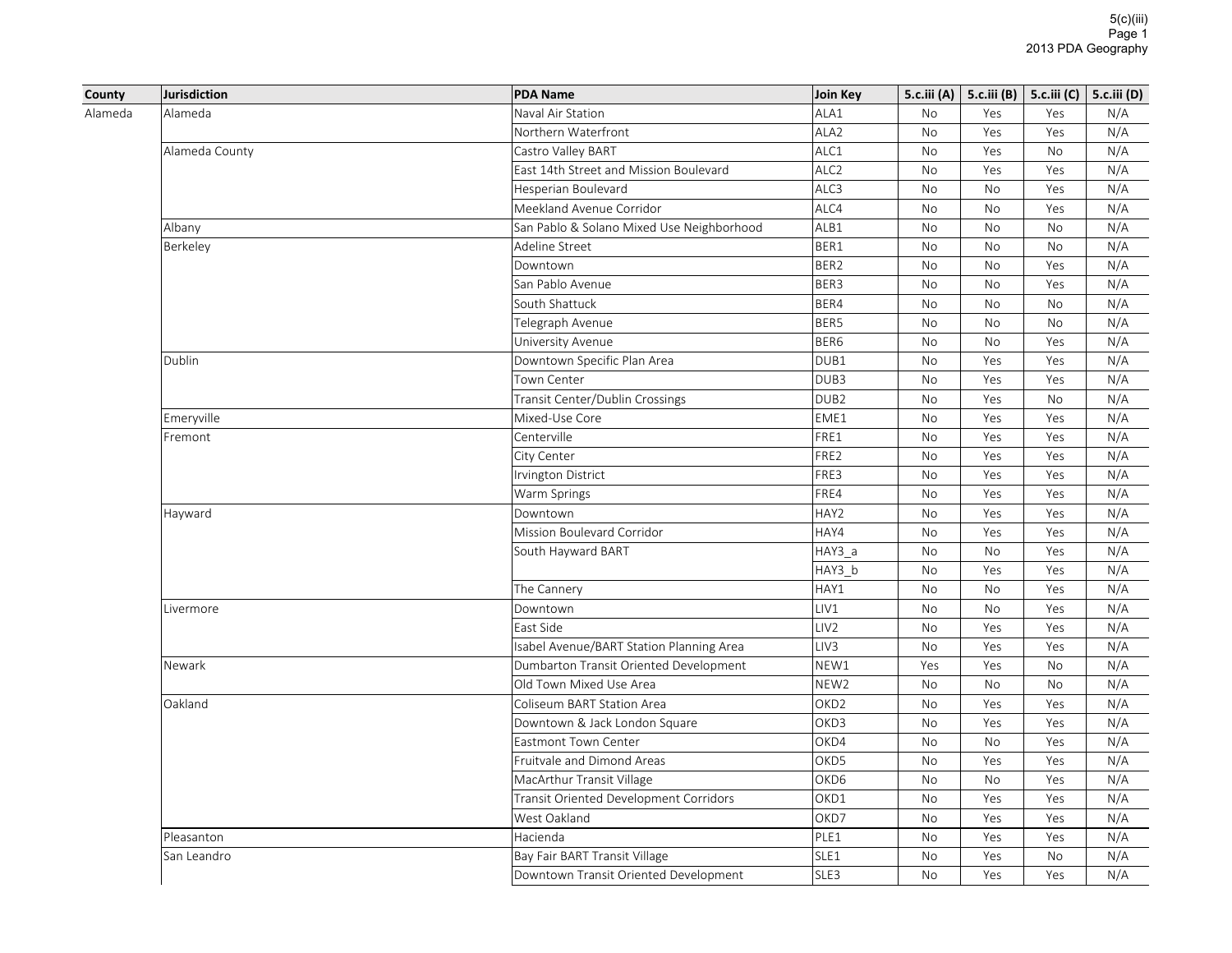| County               | <b>Jurisdiction</b>                                 | <b>PDA Name</b>                          | Join Key         |           | 5.c.iii (A)   5.c.iii (B)   5.c.iii (C)   5.c.iii (D) |           |     |
|----------------------|-----------------------------------------------------|------------------------------------------|------------------|-----------|-------------------------------------------------------|-----------|-----|
|                      |                                                     | East 14th Street                         | SLE <sub>2</sub> | <b>No</b> | Yes                                                   | Yes       | N/A |
|                      | Union City                                          | <b>Intermodal Station District</b>       | UNI1             | No        | Yes                                                   | No        | N/A |
| Contra Costa Antioch |                                                     | Hillcrest eBART Station                  | ANT1             | No        | Yes                                                   | No        | N/A |
|                      |                                                     | Rivertown Waterfront                     | ANT <sub>2</sub> | No        | Yes                                                   | Yes       | N/A |
|                      | Concord                                             | Community Reuse Area/Los Medanos         | CON1 a           | <b>No</b> | Yes                                                   | Yes       | N/A |
|                      |                                                     |                                          | CON1 b           | No        | Yes                                                   | Yes       | N/A |
|                      |                                                     | Downtown                                 | CON <sub>2</sub> | No        | Yes                                                   | Yes       | N/A |
|                      | Contra Costa County                                 | Contra Costa Centre                      | CCC1             | <b>No</b> | Yes                                                   | No        | N/A |
|                      |                                                     | Downtown El Sobrante                     | CCC4             | <b>No</b> | <b>No</b>                                             | No        | N/A |
|                      |                                                     | Pittsburg/Bay Point BART Station         | CCC3 a           | <b>No</b> | Yes                                                   | Yes       | N/A |
|                      |                                                     |                                          | CCC3_b           | <b>No</b> | Yes                                                   | Yes       | N/A |
|                      | Danville                                            | Downtown                                 | DAN1             | No        | Yes                                                   | Yes       | N/A |
|                      | El Cerrito                                          | San Pablo Avenue Corridor                | $ELC1_a$         | <b>No</b> | <b>No</b>                                             | <b>No</b> | N/A |
|                      |                                                     |                                          | ELC1 b           | No        | Yes                                                   | Yes       | N/A |
|                      | Hercules                                            | Central Hercules                         | HER1             | No        | Yes                                                   | Yes       | N/A |
|                      |                                                     | Waterfront District                      | HER2             | Yes       | Yes                                                   | Yes       | N/A |
|                      | Lafayette                                           | Downtown                                 | LAF1             | No        | No                                                    | Yes       | N/A |
|                      | Martinez                                            | Downtown                                 | MAR1             | Yes       | Yes                                                   | Yes       | N/A |
|                      | Moraga                                              | Moraga Center                            | MOR1             | No        | Yes                                                   | No        | N/A |
|                      | Oakley                                              | Downtown                                 | OAK2             | No        | Yes                                                   | Yes       | N/A |
|                      |                                                     | <b>Employment Area</b>                   | OAK1             | No        | Yes                                                   | Yes       | N/A |
|                      |                                                     | Potential Planning Area                  | OAK3             | No        | Yes                                                   | Yes       | N/A |
|                      | Orinda                                              | Downtown                                 | ORI1             | No        | <b>No</b>                                             | Yes       | N/A |
|                      | Pinole                                              | Appian Way Corridor                      | PIN <sub>2</sub> | <b>No</b> | <b>No</b>                                             | <b>No</b> | N/A |
|                      |                                                     | Old Town San Pablo Avenue                | PIN1             | No        | No                                                    | Yes       | N/A |
|                      | Pittsburg                                           | Downtown                                 | PIT <sub>2</sub> | Yes       | Yes                                                   | Yes       | N/A |
|                      |                                                     | Railroad Avenue eBART Station            | PIT <sub>1</sub> | Yes       | Yes                                                   | Yes       | N/A |
|                      | Pleasant Hill                                       | <b>Buskirk Avenue Corridor</b>           | PLH <sub>2</sub> | No        | Yes                                                   | Yes       | N/A |
|                      |                                                     | Diablo Valley College                    | PLH1             | No        | Yes                                                   | Yes       | N/A |
|                      | Richmond                                            | Central Richmond & 23rd Street Corridor  | $RIC1_a$         | No        | Yes                                                   | Yes       | N/A |
|                      |                                                     |                                          | RIC1 b           | No        | No                                                    | No        | N/A |
|                      |                                                     | South Richmond                           | RIC <sub>2</sub> | Yes       | Yes                                                   | Yes       | N/A |
|                      | Richmond & Contra Costa County                      | North Richmond                           | CCC <sub>2</sub> | Yes       | Yes                                                   | Yes       | N/A |
|                      | San Pablo                                           | San Pablo Avenue & 23rd Street Corridors | SPA1             | No        | No                                                    | Yes       | N/A |
|                      | San Ramon                                           | City Center                              | SAR1             | No        | Yes                                                   | Yes       | N/A |
|                      |                                                     | North Camino Ramon                       | SAR <sub>2</sub> | No        | Yes                                                   | <b>No</b> | N/A |
|                      | Walnut Creek                                        | West Downtown                            | WAL1             | <b>No</b> | Yes                                                   | <b>No</b> | N/A |
|                      | West Contra Costa Transportation Advisory Committee | San Pablo Avenue Corridor                | WCC1 a           | Yes       | Yes                                                   | Yes       | N/A |
|                      |                                                     |                                          | WCC1_c           | No        | <b>No</b>                                             | <b>No</b> | N/A |
|                      |                                                     |                                          | WCC1_g           | No        | Yes                                                   | No        | N/A |
| Marin                | Marin County                                        | Urbanized 101 Corridor                   | MCO1             | Yes       | Yes                                                   | Yes       | N/A |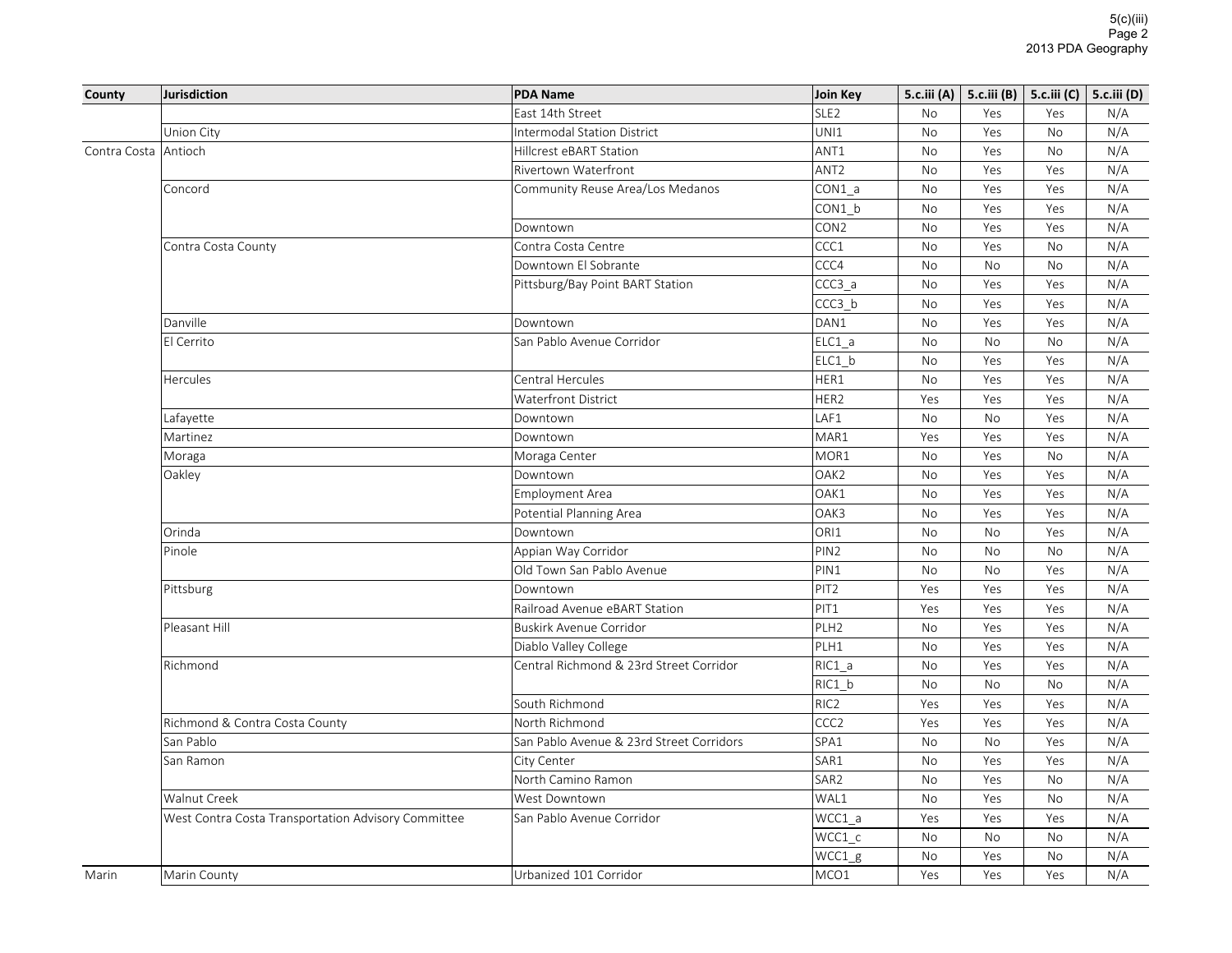| County    | Jurisdiction                                               | <b>PDA Name</b>                                  | Join Key          | 5.c.iii (A) $\vert$ |     | 5.c.iii (B)   5.c.iii (C)   5.c.iii (D) |     |
|-----------|------------------------------------------------------------|--------------------------------------------------|-------------------|---------------------|-----|-----------------------------------------|-----|
|           | San Rafael                                                 | Civic Center/North Rafael Town Center            | SRA <sub>2</sub>  | Yes                 | Yes | Yes                                     | N/A |
|           |                                                            | Downtown                                         | SRA1              | Yes                 | Yes | Yes                                     | N/A |
| Napa      | American Canyon                                            | Highway 29 Corridor                              | ACA1              | No                  | Yes | Yes                                     | N/A |
|           | Napa                                                       | Downtown Napa                                    | NAP1              | Yes                 | Yes | Yes                                     | N/A |
|           |                                                            | Soscol Gateway Corridor                          | NAP2              | Yes                 | Yes | Yes                                     | N/A |
|           | San Francisco San Francisco                                | 19th Avenue                                      | SFO <sub>10</sub> | No                  | No  | Yes                                     | N/A |
|           |                                                            | Balboa Park                                      | SFO <sub>2</sub>  | No                  | No  | Yes                                     | N/A |
|           |                                                            | Bayview/Hunters Point Shipyard/Candlestick Point | SFO <sub>1</sub>  | No                  | Yes | Yes                                     | N/A |
|           |                                                            | Downtown-Van Ness-Geary                          | SFO <sub>3</sub>  | No                  | Yes | Yes                                     | N/A |
|           |                                                            | Eastern Neighborhoods                            | SFO4              | No                  | Yes | Yes                                     | N/A |
|           |                                                            | Market & Octavia                                 | SFO11             | No                  | Yes | Yes                                     | N/A |
|           |                                                            | Mission Bay                                      | SFO <sub>5</sub>  | No                  | Yes | Yes                                     | N/A |
|           |                                                            | Mission-San Jose Corridor                        | <b>SFO12</b>      | No                  | Yes | Yes                                     | N/A |
|           |                                                            | Port of San Francisco                            | SFO <sub>6</sub>  | No                  | Yes | Yes                                     | N/A |
|           |                                                            | Transbay Terminal                                | SFO7              | No                  | Yes | No                                      | N/A |
|           |                                                            | Treasure Island                                  | SFO <sub>8</sub>  | No                  | Yes | No                                      | N/A |
|           | San Francisco & Brisbane                                   | San Francisco/San Mateo Bi-County Area           | SFO9 b            | No                  | Yes | Yes                                     | N/A |
| San Mateo | Belmont                                                    | Villages of Belmont                              | BEL1              | No                  | Yes | No                                      | N/A |
|           | Burlingame                                                 | Burlingame El Camino Real                        | BUR1              | No                  | Yes | Yes                                     | N/A |
|           | City/County Association of Governments of San Mateo County | El Camino Real                                   | CCG1 a            | No                  | Yes | Yes                                     | N/A |
|           |                                                            |                                                  | CCG1 b            | No                  | Yes | No                                      | N/A |
|           |                                                            |                                                  | $CCG1_c$          | No                  | Yes | Yes                                     | N/A |
|           |                                                            |                                                  | CCG1 d            | No                  | Yes | Yes                                     | N/A |
|           |                                                            |                                                  | CCG1 e            | No                  | Yes | Yes                                     | N/A |
|           |                                                            |                                                  | $CCG1_f$          | No                  | Yes | Yes                                     | N/A |
|           |                                                            |                                                  | $CCG1_h$          | No                  | Yes | Yes                                     | N/A |
|           |                                                            |                                                  | CCG1 i            | No                  | Yes | Yes                                     | N/A |
|           |                                                            |                                                  | CCG1              | No                  | Yes | Yes                                     | N/A |
|           |                                                            |                                                  | $CCG1_k$          | No                  | Yes | No                                      | N/A |
|           |                                                            |                                                  | CCG1              | No                  | Yes | Yes                                     | N/A |
|           |                                                            |                                                  | CCG1 m            | No                  | Yes | No                                      | N/A |
|           | Daly City                                                  | Bayshore                                         | DAL1              | No                  | Yes | Yes                                     | N/A |
|           |                                                            | Mission Boulevard                                | DAL <sub>2</sub>  | No                  | Yes | Yes                                     | N/A |
|           | East Palo Alto                                             | Ravenswood                                       | EPA1              | No                  | Yes | Yes                                     | N/A |
|           | Menlo Park                                                 | El Camino Real Corridor and Downtown             | MEN1              | <b>No</b>           | Yes | Yes                                     | N/A |
|           | Millbrae                                                   | <b>Transit Station Area</b>                      | MIL1              | No                  | Yes | No                                      | N/A |
|           | Redwood City                                               | Broadway/Veterans Boulevard Corridor             | RWC2              | No                  | Yes | Yes                                     | N/A |
|           |                                                            | Downtown                                         | RWC1              | No                  | Yes | Yes                                     | N/A |
|           | San Bruno                                                  | Transit Corridors                                | SBR1              | No                  | Yes | Yes                                     | N/A |
|           | San Carlos                                                 | Railroad Corridor                                | SCA1 CCG1 h       | No                  | No  | No                                      | N/A |
|           | San Francisco & Brisbane                                   | San Francisco/San Mateo Bi-County Area           | SFO9 a            | <b>No</b>           | Yes | <b>No</b>                               | N/A |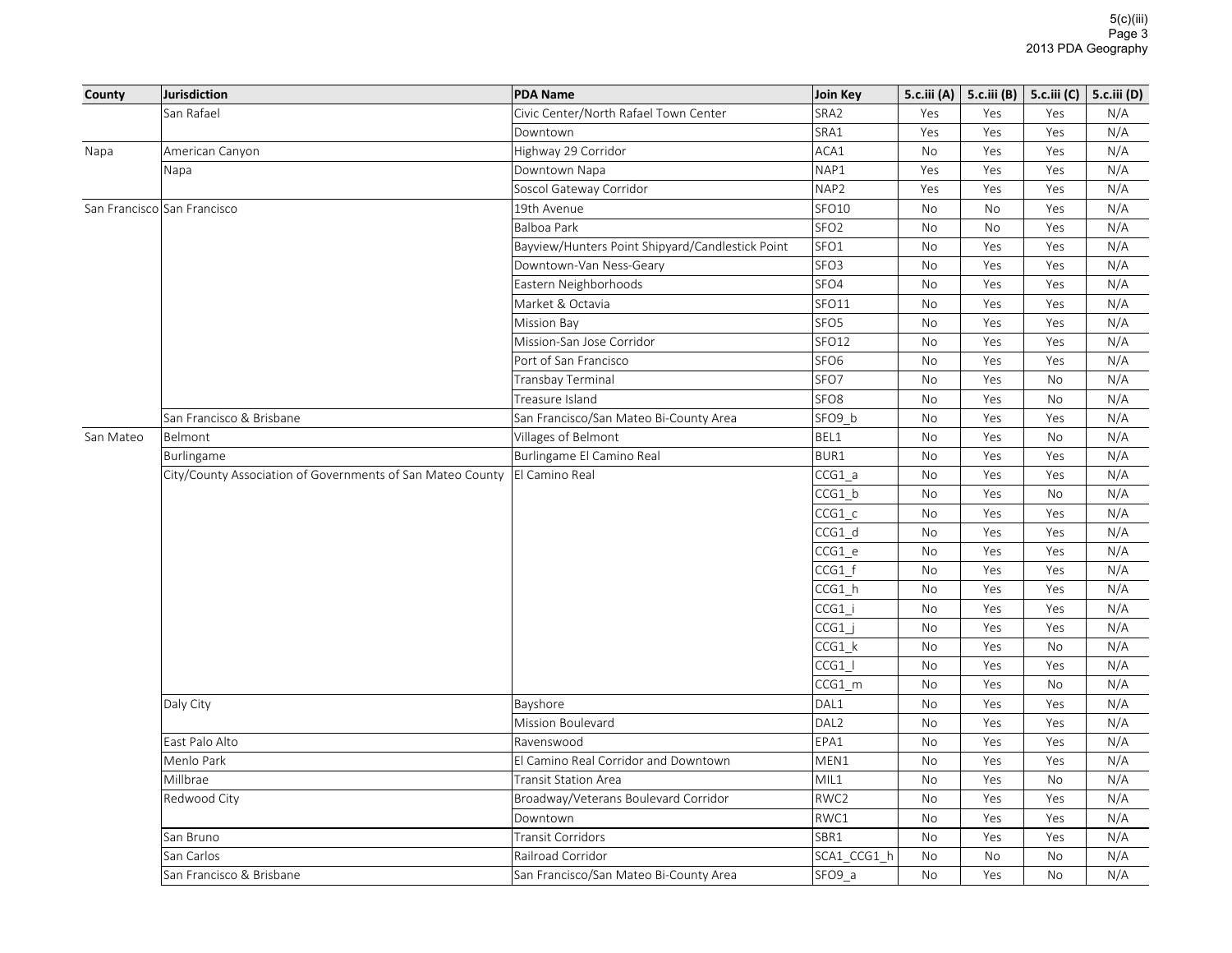|                       | <b>Jurisdiction</b>                         | <b>PDA Name</b>                                         | Join Key         |           | 5.c.iii (A)   5.c.iii (B)   5.c.iii (C)   5.c.iii (D) |           |     |
|-----------------------|---------------------------------------------|---------------------------------------------------------|------------------|-----------|-------------------------------------------------------|-----------|-----|
|                       | San Mateo                                   | Downtown                                                | SMA1             | No        | Yes                                                   | No        | N/A |
|                       |                                             | El Camino Real                                          | SMA3_CCG1_f      | No        | Yes                                                   | No        | N/A |
|                       |                                             | Rail Corridor                                           | SMA2             | No        | Yes                                                   | Yes       | N/A |
|                       | South San Francisco                         | Downtown                                                | SSF1             | <b>No</b> | Yes                                                   | Yes       | N/A |
|                       | Campbell                                    | Central Redevelopment Area                              | CAM1             | No        | Yes                                                   | Yes       | N/A |
|                       | Gilroy                                      | Downtown                                                | GIL1             | <b>No</b> | <b>No</b>                                             | <b>No</b> | N/A |
|                       | Milpitas                                    | Transit Area                                            | MPT1             | No        | Yes                                                   | No        | N/A |
|                       | Morgan Hill                                 | Downtown                                                | MOH1             | No        | No                                                    | No        | N/A |
|                       | Mountain View                               | Downtown                                                | MVW <sub>2</sub> | <b>No</b> | Yes                                                   | Yes       | N/A |
|                       |                                             | El Camino Real                                          | MVW4             | <b>No</b> | Yes                                                   | Yes       | N/A |
|                       |                                             | North Bayshore                                          | MVW6             | No        | Yes                                                   | No        | N/A |
|                       |                                             | San Antonio                                             | MVW3             | No        | Yes                                                   | Yes       | N/A |
| County<br>Santa Clara |                                             | Whisman Station                                         | MVW1             | <b>No</b> | <b>No</b>                                             | No        | N/A |
|                       | Palo Alto                                   | California Avenue                                       | PAL1             | No        | Yes                                                   | Yes       | N/A |
|                       | San Jose                                    | Bascom TOD Corridor                                     | SJO14            | No        | No                                                    | No        | N/A |
|                       |                                             | Bascom Urban Village                                    | SJO15            | No        | Yes                                                   | No        | N/A |
|                       |                                             | Berryessa Station                                       | SJO5             | No        | Yes                                                   | Yes       | N/A |
|                       |                                             | Blossom Hill/Snell Urban Village                        | SJO17            | No        | Yes                                                   | No        | N/A |
|                       |                                             | Camden Urban Village                                    | SJO16            | <b>No</b> | <b>No</b>                                             | <b>No</b> | N/A |
|                       |                                             | Capitol Corridor Urban Villages                         | SJO18            | No        | No                                                    | Yes       | N/A |
|                       |                                             | Capitol/Tully/King Urban Villages                       | SJO11            | No        | Yes                                                   | No        | N/A |
|                       |                                             | Communications Hill                                     | SJO6             | No        | Yes                                                   | No        | N/A |
|                       |                                             | Cottle Transit Village (Hitachi)                        | SJO <sub>2</sub> | No        | No                                                    | No        | N/A |
|                       |                                             | Downtown "Frame"                                        | SJO4             | No        | Yes                                                   | Yes       | N/A |
|                       |                                             | East Santa Clara/Alum Rock Corridor                     | SJO8             | No        | Yes                                                   | Yes       | N/A |
|                       |                                             | Greater Downtown                                        | SJO1             | <b>No</b> | Yes                                                   | Yes       | N/A |
|                       |                                             | North San Jose                                          | SJO3             | <b>No</b> | Yes                                                   | Yes       | N/A |
|                       |                                             | Oakridge/Almaden Plaza Urban Village                    | SJO10            | No        | Yes                                                   | Yes       | N/A |
|                       |                                             | Saratoga TOD Corridor                                   | SJO12            | No        | No                                                    | No        | N/A |
|                       |                                             | Stevens Creek TOD Corridor                              | SJO9             | No        | Yes                                                   | No        | N/A |
|                       |                                             | West San Carlos and Southwest Expressway Corridors SJO7 |                  | No        | Yes                                                   | Yes       | N/A |
|                       |                                             | Westgate/El Paseo Urban Village                         | SJO19            | No        | No                                                    | No        | N/A |
|                       |                                             | Winchester Boulevard TOD Corridor                       | SJO13            | <b>No</b> | <b>No</b>                                             | No        | N/A |
|                       | Santa Clara                                 | El Camino Real Focus Area                               | SCL1             | No        | No                                                    | Yes       | N/A |
|                       |                                             | Santa Clara Station Focus Area                          | SCL <sub>2</sub> | No        | Yes                                                   | Yes       | N/A |
|                       | Santa Clara Valley Transportation Authority | City Cores, Corridors & Station Areas                   | $VTA1_a$         | No        | Yes                                                   | Yes       | N/A |
|                       |                                             |                                                         | VTA1 b           | No        | Yes                                                   | Yes       | N/A |
|                       |                                             |                                                         | VTA1_c           | No        | No                                                    | Yes       | N/A |
|                       |                                             |                                                         | VTA1_d           | No        | <b>No</b>                                             | Yes       | N/A |
|                       |                                             |                                                         | VTA1 e           | No        | Yes                                                   | No        | N/A |
|                       |                                             |                                                         | VTA1 f           | <b>No</b> | Yes                                                   | <b>No</b> | N/A |